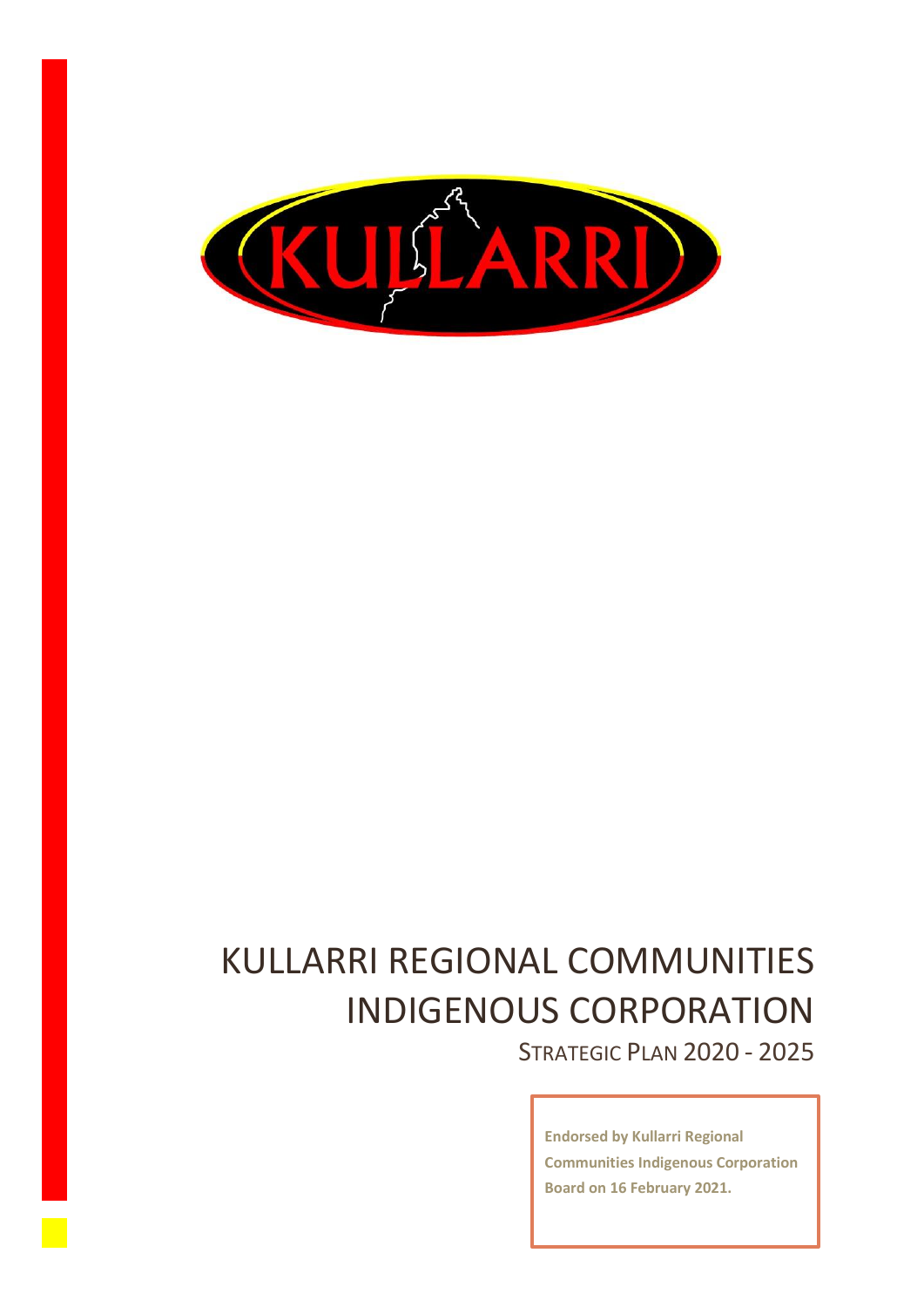#### *Disclaimer*

This Strategic Plan is presented in good faith, reflecting the intensive work carried out with the client; findings of primary and secondary research; analysis of market conditions; experience working with other businesses in the region; and consultation. It is provided for information and discussion purposes and is intended to be used for the specific purposes described in the text and only by the parties to whom it is addressed. While all care has been taken to report accurately, neither KPP Business Development, nor its agents or employees, are liable (whether by reason of error, omission, negligence, lack of care or otherwise) to any person for any damage or loss whatsoever which has occurred or may occur in relation to that person taking or not taking (as the case may be) action in respect of any statement, information or advice given in the document. KPP Business Development therefore disclaim responsibility to any party where use is made, of the whole or part of this report to undertake any actions based exclusively on this report. KPP Business Development, 2020

© This document is the property of Kullarri Regional Communities Indigenous Corporation.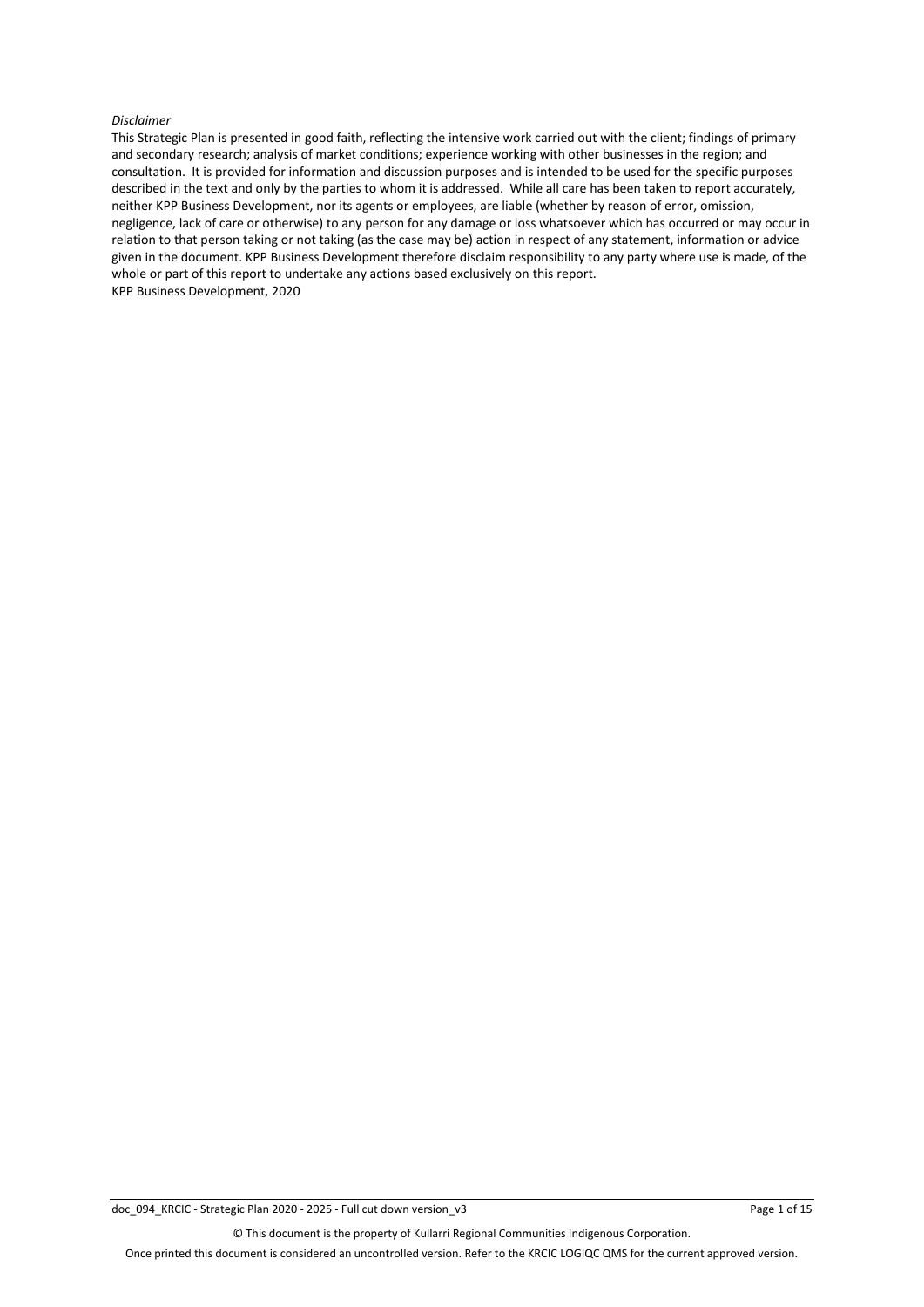### Acronyms

| AC's         | <b>Aboriginal Corporations</b>                       |
|--------------|------------------------------------------------------|
| <b>ATSI</b>  | Aboriginal & Torres Strait Islander                  |
| <b>BYFH</b>  | <b>Broome Youth and Families Hub</b>                 |
| <b>CDEP</b>  | Community Development and Employment Program         |
| <b>CDP</b>   | <b>Community Development Program</b>                 |
| <b>IAS</b>   | Indigenous Advancement Strategy                      |
| <b>ISO</b>   | International Standards Organisation                 |
| <b>KRCI</b>  | Kullarri Regional Communities Incorporated           |
| <b>KRCIC</b> | Kullarri Regional Communities Indigenous Corporation |
| <b>KE</b>    | Kullarri Enterprises Pty Ltd                         |
| <b>NDIS</b>  | National Disability Insurance Scheme                 |
| <b>NIAA</b>  | National Indigenous Australians Agency               |
| ORIC         | Office of the Registrar of Indigenous Corporations   |
| <b>PBC</b>   | Prescribed Body Corporate                            |
| PBI          | <b>Public Benevolent Institution</b>                 |
| <b>RJCP</b>  | Remote Jobs and Communities Program                  |
| <b>WAUPI</b> | Woombooriny Aambooriny United Partnership Initiative |

© This document is the property of Kullarri Regional Communities Indigenous Corporation.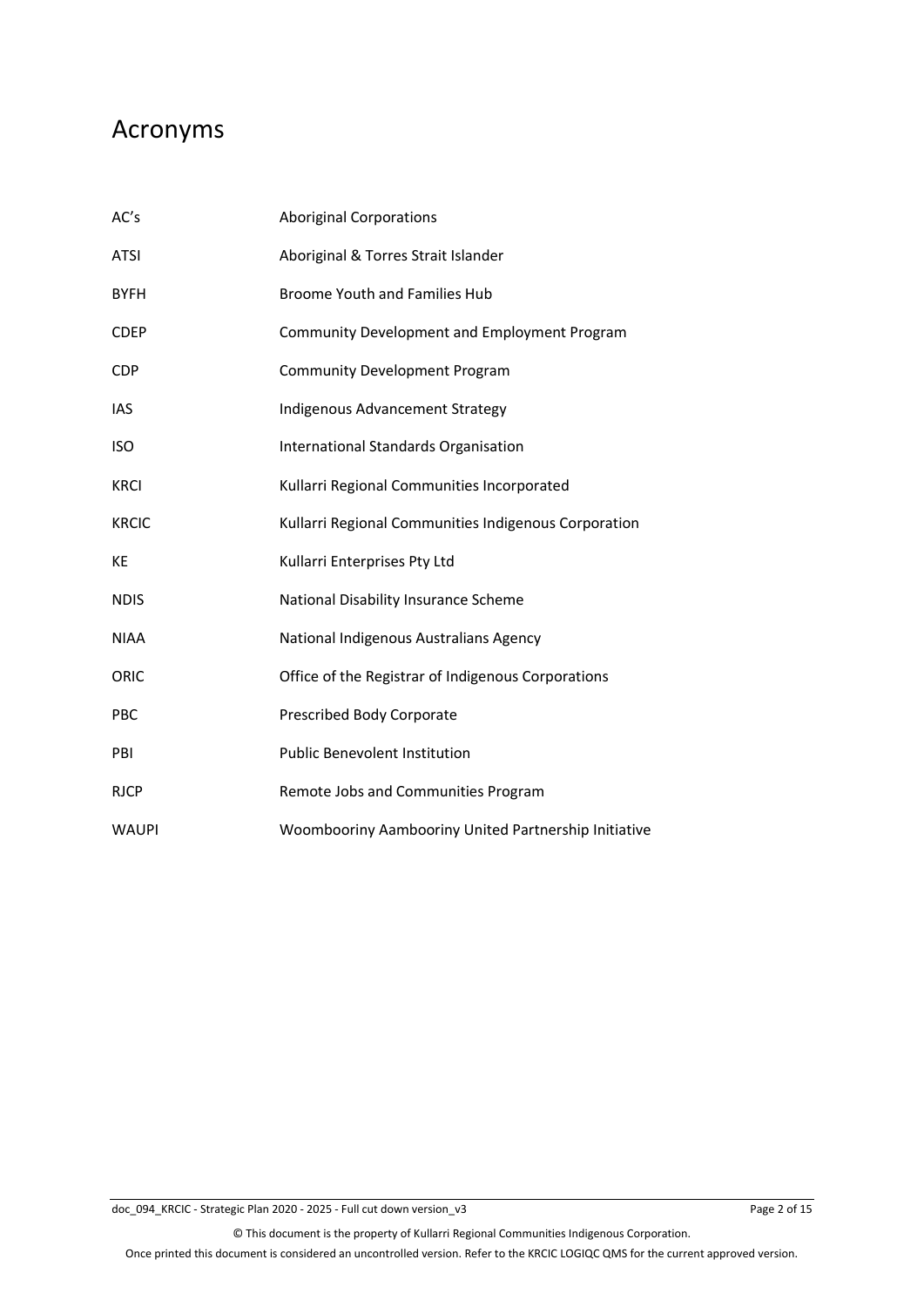### Executive Summary

Kullarri Regional Communities Indigenous Corporation (KRCIC) has achieved several milestones and successes over the past five (5) years. These achievments were guided by a strategic plan developed in 2015 that has been progressively implemented since this time. The Corporation has now recognised the need to update its strategic direction, and in conjunction with the board of directors, it has formulated this strategic document to guide the organisations activities over the next 3-5 years.

The current global enviroment presents unique challenges and circumstances, primarily due to the far reaching impacts of the COVID-19 pandemic. At a regional level the pandemic and associated responses made by Federal and State Governments has had a profound impact on the core program for KRCIC, that being the Community Development Program (CDP).

Due to lockdowns and income relief initiatives the situation has arisen that many job-seekers have become disconnected from CDP. This presents a major challenge for KRCIC in terms of reengaging job seekers into training and activities that will enable them to transition to employment.

The Corporation delivers a wide range of programs and services to communities in the Kullarri region, however there is a heavy reliance on CDP in terms of annual funding for the corporation. This has been acknowledged by the corporation's leaders who recognise the need to diversify its interests and focus on profit-making commercial initiatives that will facilitate increased financial independence.

In this context, the corporation has identified three (3) strategic focus areas 1) **Financial Security**; 2) **People and Communities**; 3) **Engagement**. These strategic pillars are the foundation upon which the future direction of the corporation will be based over the next 3-5 years.

Financial Security relates to increasing diversification of the corporations interests both in terms of Government funded programs and commercial activity. There is a clear mandate to reduce the reliance on CDP as the primary source of revenue. Strategies have been developed based on this objective that look to explore investment options, enterprise development, and leveraging of assets and resources to expand the financial base of the corporation.

The corporation acknowledges that its existence is driven by Aboriginal & Torres Strait Islander (ATSI) people and the communities it serves. Their needs and aspirations go to the core of all KRCIC's programs and activities.

A key focus for KRCIC under the strategic pillar of People & Communities is to develop the capacity of its people and members (internally and externally). This means investing in people. From an internal perspective strategies have been developed to advance the professional development of employees in addition to grooming and developing the next generation of leaders for the

doc\_094\_KRCIC - Strategic Plan 2020 - 2025 - Full cut down version\_v3 Page 3 of 15

© This document is the property of Kullarri Regional Communities Indigenous Corporation.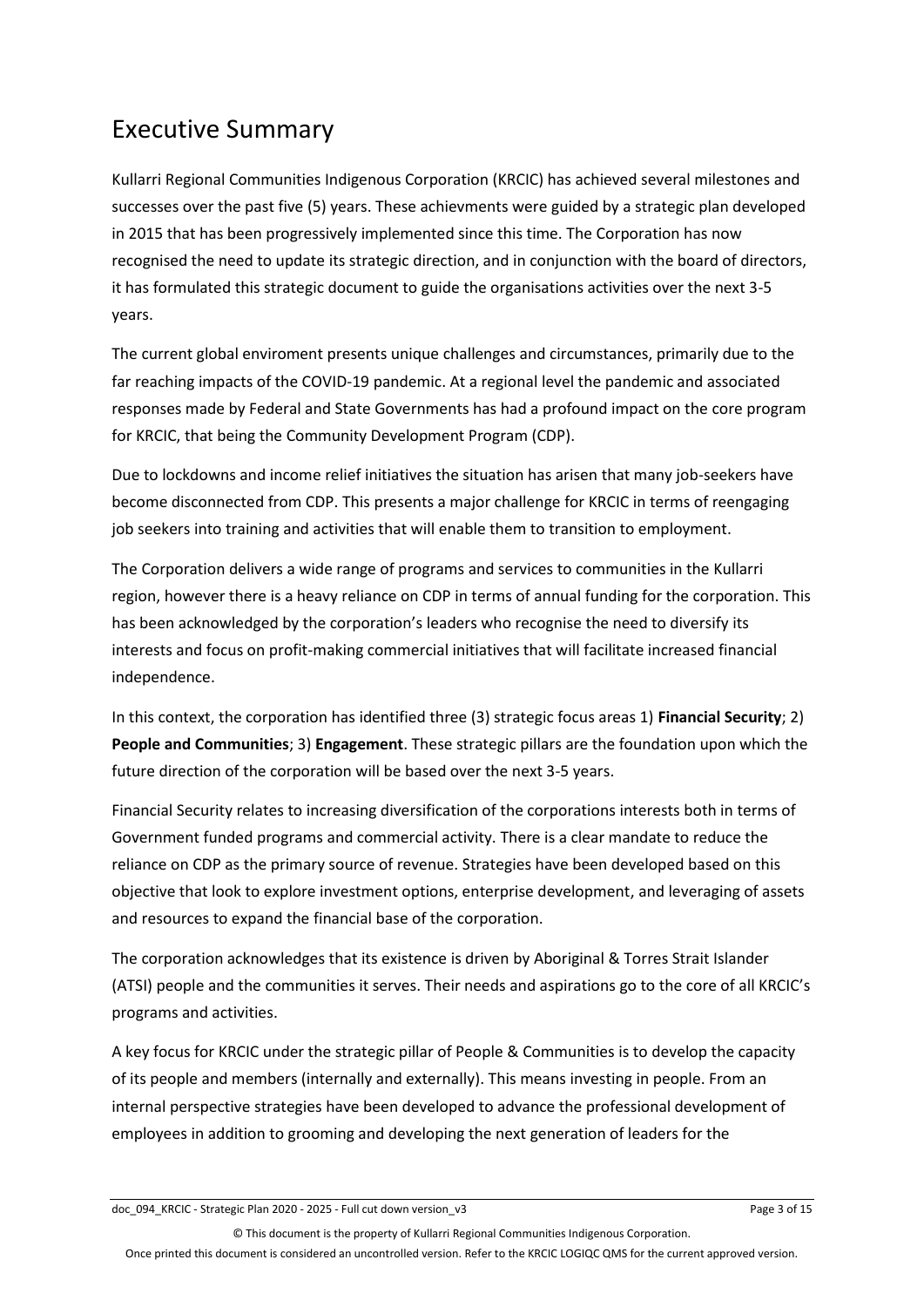corporation. This includes an attitude of continuous improvement towards corporate governance and upholding best practice standards.

From an external perspective strategies focus on undertanding the needs of communities and aligning services and programs to deliver targeted outcomes. This includes investing in youth through strategies that will provide packaged support and position them for future success. This is not only an investment in people, it also meets KRCIC's objective of providing returns to communities funded by profits generated on an annual basis.

Engagement is at the core of everything KRCIC seeks to achieve as an organisation. It is pivotal to implementing strategies under the other focus areas and therefore highlights that the strategic pillars are highly interdependent. In simple terms, achieving the objectives under Financial Security and People & Communities is unlikely to occur without a targetted engagement process.

In terms of implementing the strategy the Corporation has aligned its organisation structure with the strategic focus areas thereby demonstrating that it is adequately resourced to achieve its strategic objectives.

The past success and achievments of the Corporation are testament to its capacity and capability in terms of meeting contracted deliverables. This success will be used to raise the public profile of the corporation amongst its members and stakeholder network with the intention of positioning the corporation as the key point of reference for all matters relating to the Kullarri region.

The Corporation is well-placed for a period of diversification and growth over the next five (5) years. This will not be without its challenges, but the strong track record of the corporation provides confidence that the well-considered strategies will be implemented and objectives achieved.

© This document is the property of Kullarri Regional Communities Indigenous Corporation.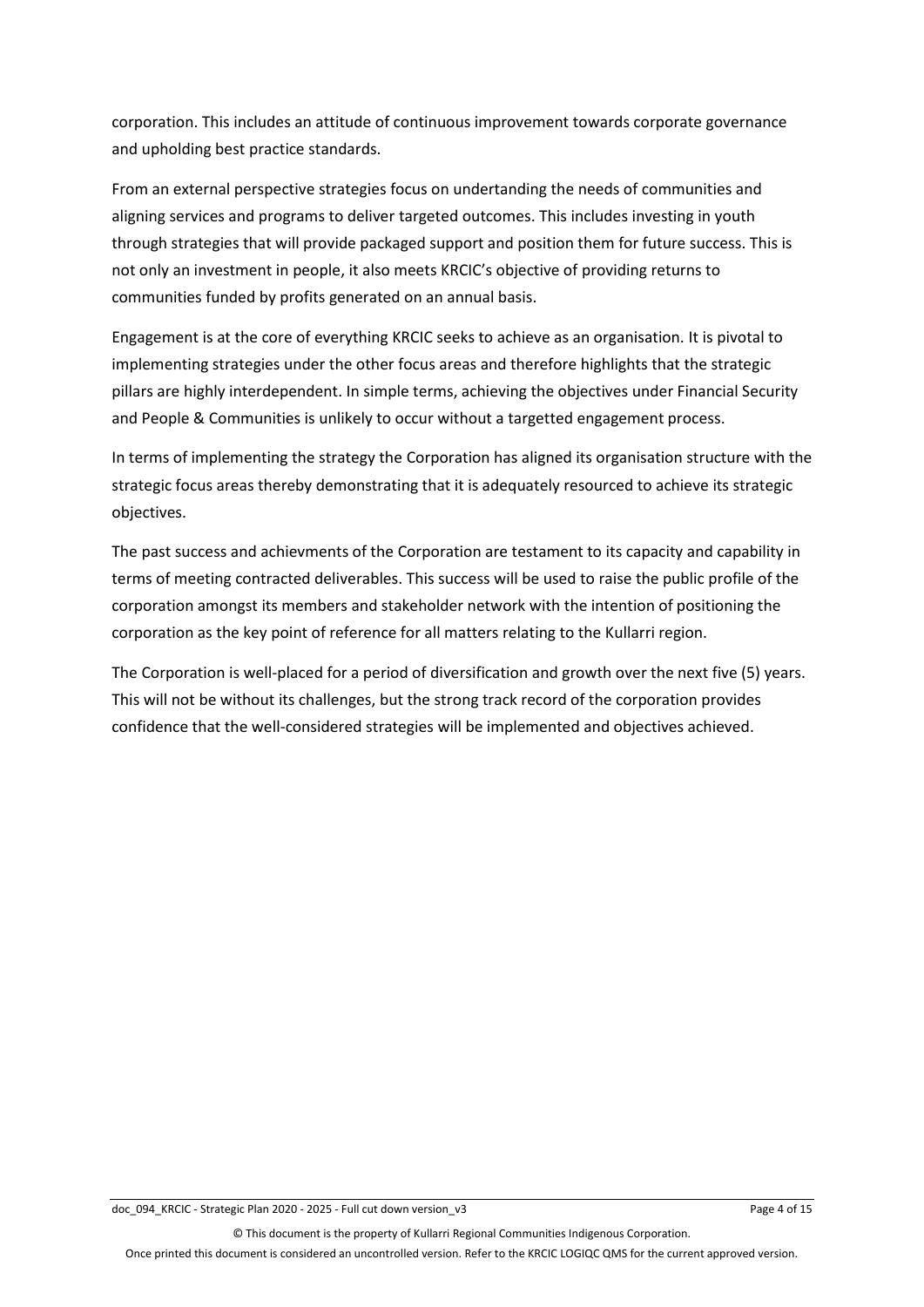## **Strategic Overview**

| Where do we want to be?                                                                                                                                                                                                                                                                                                                                                                                                                                                                         | What are our focus area?? |                                                                                                                                                                                                                                                                                                                              |  |
|-------------------------------------------------------------------------------------------------------------------------------------------------------------------------------------------------------------------------------------------------------------------------------------------------------------------------------------------------------------------------------------------------------------------------------------------------------------------------------------------------|---------------------------|------------------------------------------------------------------------------------------------------------------------------------------------------------------------------------------------------------------------------------------------------------------------------------------------------------------------------|--|
| <b>Our Vision</b>                                                                                                                                                                                                                                                                                                                                                                                                                                                                               | <b>Strategic Focus</b>    | <b>Strategies</b>                                                                                                                                                                                                                                                                                                            |  |
| Creating positive and sustainable futures for Aboriginal &<br>Torres Strait Islander people and communities in the Kullarri<br>Region.                                                                                                                                                                                                                                                                                                                                                          | Financial                 | Diversification of programs and services to reduce reliance on one core<br>$\bullet$                                                                                                                                                                                                                                         |  |
| <b>Our Mission</b>                                                                                                                                                                                                                                                                                                                                                                                                                                                                              | Security                  | revenue stream and achieve a more balanced portfolio.<br>Identifying and targeting commercial opportunities that diversify the<br>$\bullet$                                                                                                                                                                                  |  |
| Delivering quality and targeted employment services and<br>leading the development of regional economic and<br>community development projects for the benefit of member<br>communities.                                                                                                                                                                                                                                                                                                         |                           | financial base and facilitate increased financial independence.<br>Achieving both qualitative and quantitative outcomes through all our<br>activities.                                                                                                                                                                       |  |
| <b>Our Values</b><br><b>Respect</b> $-$ For self, others, and the communities we serve<br>underpinned by integrity and dignity in the delivery of our<br>programs and services.<br>Fair & Transparent - We treat everyone equally and openly<br>share information about our programs and activities.<br>Accountability - Being accountable for our actions and                                                                                                                                  | People &<br>Community     | Building capacity (internal & external) through investment in our people<br>$\bullet$<br>and members.<br>Continuing to drive community development and employment outcomes.<br>$\bullet$<br>Meeting out social and community responsibility.                                                                                 |  |
| meeting the expectations of our partners, stakeholders,<br>and communities.<br>Focussed & Committed - Holding true to our Vision &<br>Mission, committed to our contractual obligations and the<br>needs of our members.<br>Responsible - Continually building confidence in our<br>stakeholders by meeting our commitments through high-<br>quality delivery of services and programs.<br>Responsive & Adaptable - Being 'agile' and flexible in<br>meeting the changing needs of our members. | Engagement                | Building the reputation of KRCIC by celebrating and sharing our successes.<br>$\bullet$<br>Position KRCIC to be the lead coordination agency for the Kullarri region, in<br>leveraging outcomes and advocating on behalf of our members.<br>Focussed engagement with industry and relevant Government agencies.<br>$\bullet$ |  |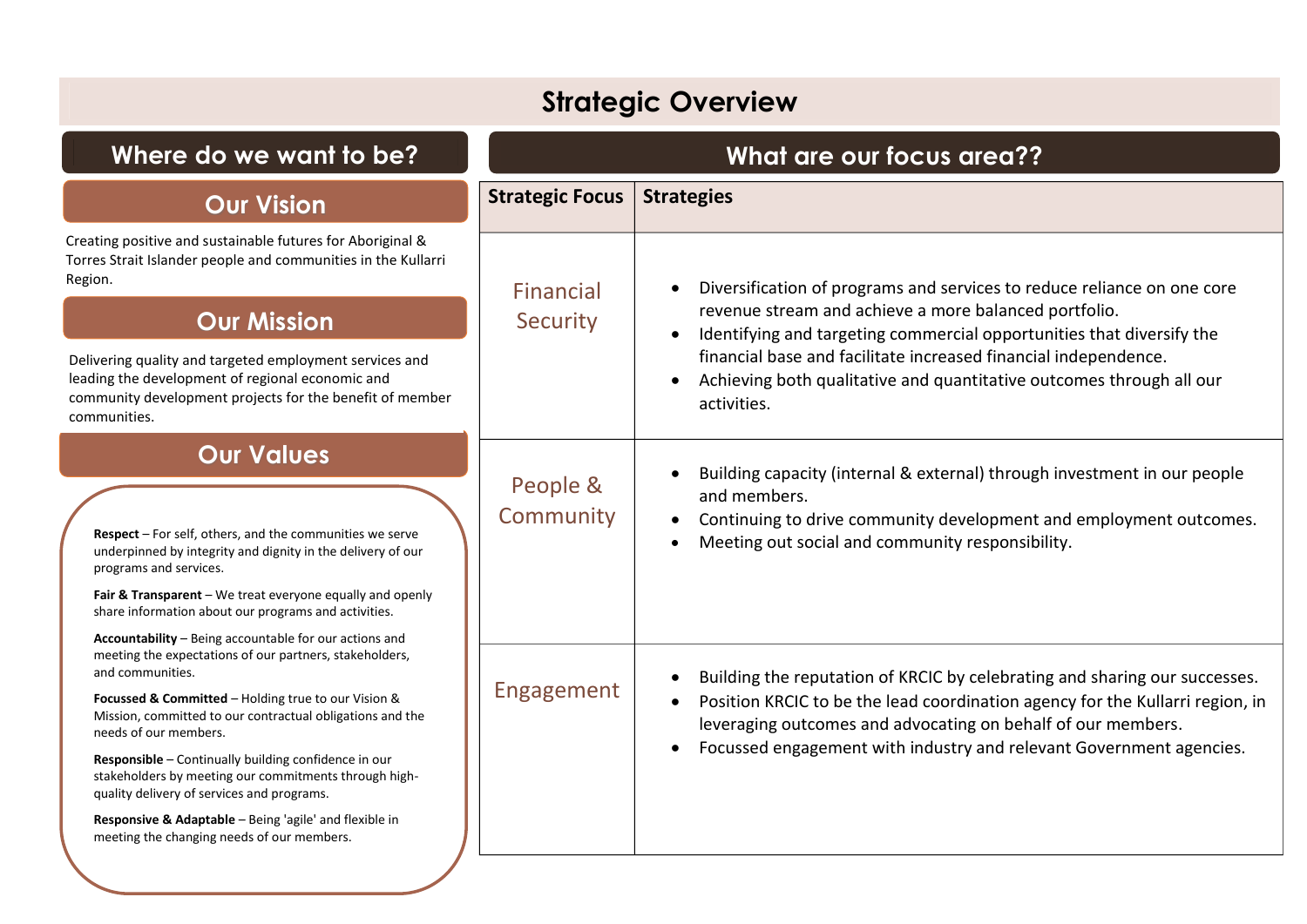### Kullarri Regional Communities Indigenous Corporation

Formed in 2003, Kullarri Regional Communities Indigenous Corporation (KRCIC) has its origins in the delivery of Community Development Employment Projects (CDEP) services. Its structure enables absolute focus on community development, training and employment outcomes for the people and communities of the Kullarri Region.

KRCIC operates as a not-for-profit Indigenous Corporation under the Office of the Registrar of Indigenous Corporations (ORIC) and is classified as a Public Benevolent Institution (PBI).

## Objects of the Corporation

KRCIC aims to maintain its strong relationships with communities, members, participants and external service providers and stakeholders to ensure the best outcomes for job seekers and communities in the region. KRCIC's focus is to provide a service that is culturally appropriate and caters to the needs of Aboriginal people.

The Rules of KRCIC give a clear indication that the organisation operates for the intended purpose of servicing and improving the lives of people within the Kullarri region:

- To provide Aboriginal & Torres Strait Islander (ATSI) people with work to enhance individual skills for the benefit of the individual and the wider community.
- Self-management and economic development and to provide work activities that will improve community infrastructure.
- To empower ATSI people to make decisions about the development of their community.
- To provide for the direct relief of poverty amongst ATSI people.
- To provide ATSI people with training to develop skills required to undertake work activities and improve their ability to gain employment in the mainstream labour market.
- To work with other organisations to promote the interests of ATSI people.
- To assist community development, capacity building, governance, cohesion, and cultural maintenance through work activities.
- To ensure the best outcomes for jobseekers and community residents of the Kullarri region.
- To apply for funds and other grants from any organisation including the Australian and State Governments and to spend those funds or grants consistent with these objectives.
- To undertake any other activity in support of these objectives, and;
- To operate and maintain a Gift Fund to be named "Kullarri Regional Communities Indigenous Corporation Gift Fund' in accordance with the requirements of the Australian Taxation Act 1997.

© This document is the property of Kullarri Regional Communities Indigenous Corporation.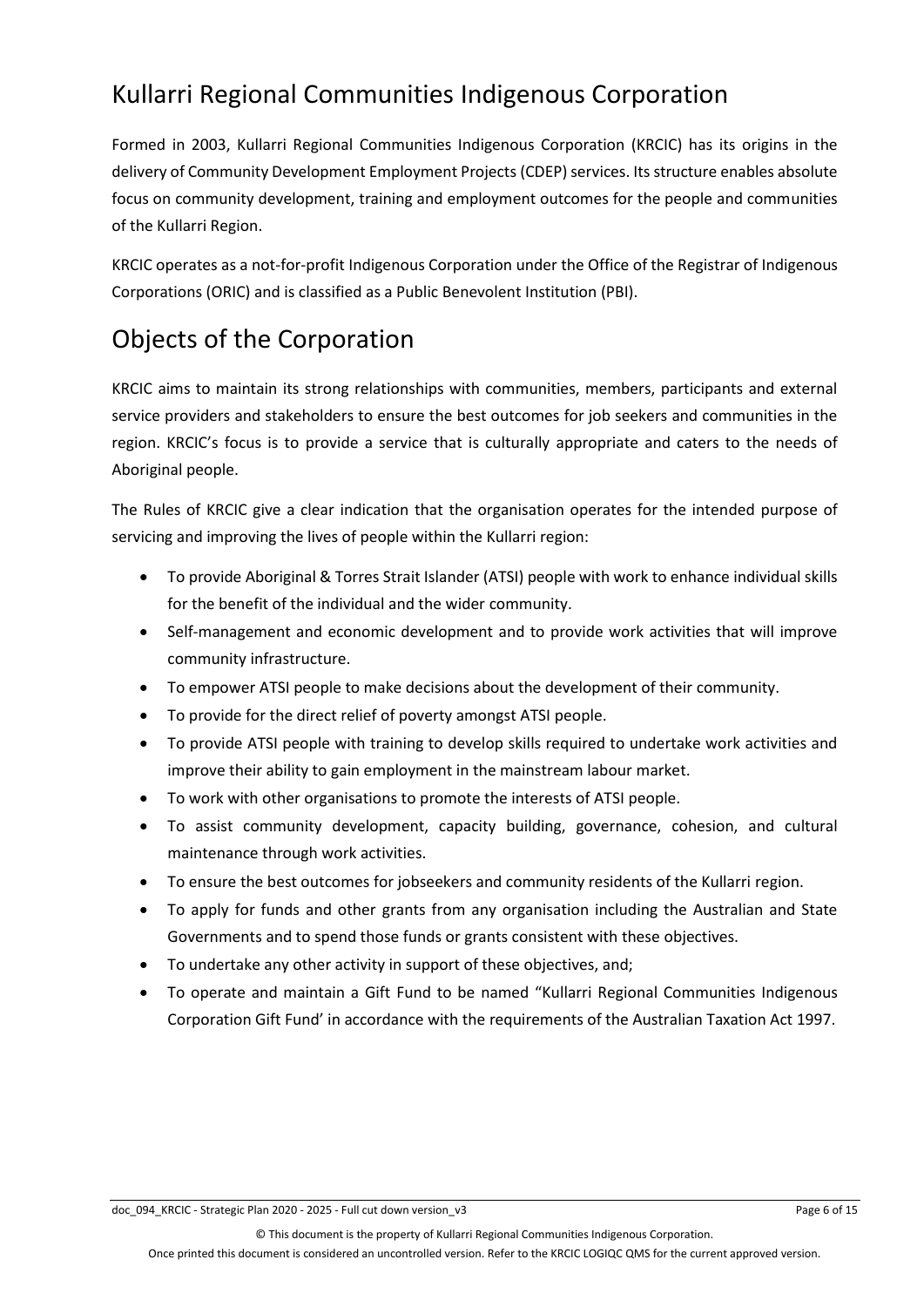### Core Role & Functions

The core role and functions for KRCIC focus on an overarching objective to build individual and community capacity in terms of physical health, and social and emotional well-being. This involves empowering its members with the skills and tools (through programs and services delivered), in context of both the mind and body, to advance their lives and facilitate increased prosperity.

The corporation has a key coordination role through its relationships and interactions with Government agencies, service providers and other regional stakeholders. It actively advocates on behalf of the individuals and communities it serves. This engagement is the backbone of the corporation's role and functions.

### Past, Present & Future

As part of the strategic planning process the corporation has undertaken a high-level review of the Past, Present & Future. This activity was designed to provide clarity and context relating to 'Where have we come from?', 'Where are we now?', and 'Where are we heading?'. The outcomes of this process are provided below.

### THE PAST

The Past for KRCIC is characterised by its contracts relating to the administration and delivery of Community Development Programs which have taken various forms (e.g., CDEP, RJCP, CDP) over the past 15 years.

In terms of looking at the Past it is important to recognise and acknowledge key achievements. These include:

- Successful transitions from CDEP to RJCP to CDP (current program) securing associated on-costs in the process.
- Annual revenue has increased from \$3.5 million to \$5.5 million in the last five (5) years.
- Average of \$500,000 annual profit in last three (3) years.
- Employment within KRCIC has grown from 20-25 to almost 40.
- \$1.7 million of property owned.
- Increased employment outcomes achieved.
- Reputation of the corporation has strengthened.
- Stable staff structure with low turnover, and many staff based in member communities.
- 68% Indigenous employment.
- Kullarri Enterprises Pty Ltd has advanced in terms of business development.
- Transition to incorporation under the Office of the Registrar of Indigenous Corporations (ORIC).
- Obtaining ISO accreditation.
- Traffic Management Company registration obtained.

Collectively, the achievements listed above demonstrate growth of the corporation through a committed approach and remaining focussed on key deliverables.

© This document is the property of Kullarri Regional Communities Indigenous Corporation.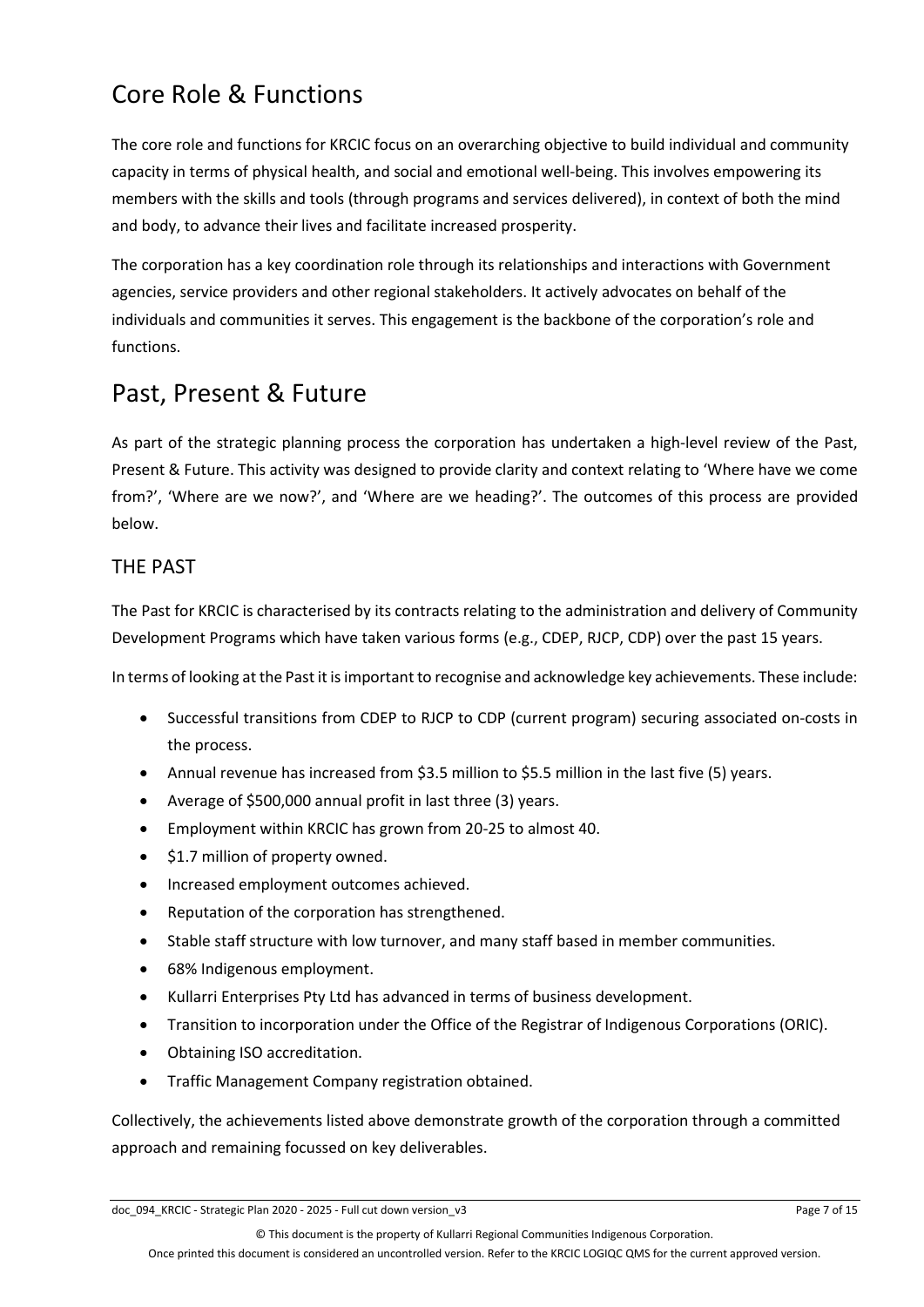### THE PRESENT

The Present for KRCIC is characterised by the ongoing administration and delivery of the Community Development Program (CDP) and a range of other programs as outlined below.

#### *Existing Programs & Services*

#### **Indigenous Advancement Strategy**

KRCIC has been funded for under the Indigenous Advancement Strategy (IAS) programme that is targeted around school aged children and their families. A key component of the programme is to develop 'place based' plans, involving local community input and tailoring to suit local needs.

#### **Kullarri Enterprises Pty Ltd**

Kullarri Enterprises Pty Ltd (KE) was established by KRCIC in 2009 as a means of creating sustainable income and employment for KRCIC and its members. KE is governed by Directors within the overarching KRCIC Board. KE has progressed to the point where it has a board of five elected representatives and some funding to initiate enterprise development initiatives.

#### **ParentsNext**

ParentsNext is an Australian Government Initiative that assists parents and carers of young children to build pathways in education and employment. KRCIC has developed a 'Place Based – Person Centred' approach to service delivery methods and creating an environment that is safe, family friendly and inclusive.

ParentsNext connects participants to local community providers and opportunities that assists participants with building confidence, addressing barriers, and attaining their goals. The aim is to empower participants to build independent and sustainable futures.

#### **Community Development Program**

The Community Development Program is the Australian Government's remote employment and community development service. It supports job seekers in remote Australia to build work-like skills, address employment barriers and contribute to their communities through a range of flexible activities. The Community Development Program is designed around the unique social and labour market conditions found in remote Australia and is an essential part of the Government's agenda for increasing employment and breaking the cycle of welfare dependency in remote Australia.

The overarching objective of the Community Development Program is to support services or activities that will have a positive impact on – employment and economic development – to support connecting working age Australians with real and sustainable jobs.

The Community Development Program also assists remote job seekers to prepare for work, move into work, and stay in work as it becomes available.

doc\_094\_KRCIC - Strategic Plan 2020 - 2025 - Full cut down version\_v3 Page 8 of 15

© This document is the property of Kullarri Regional Communities Indigenous Corporation.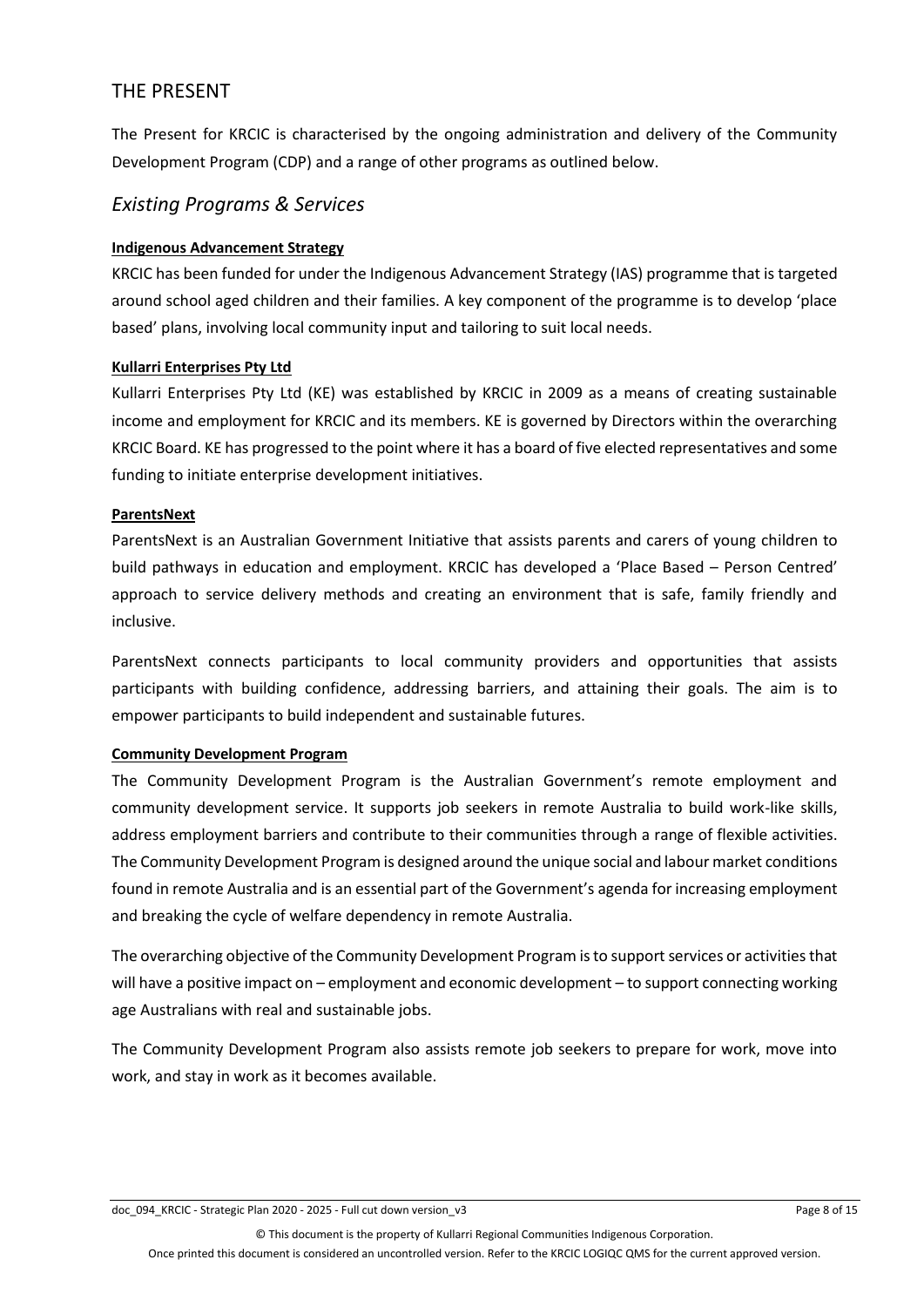#### **CDP Business Incubator – Pilot Project**

This project focuses on fostering Indigenous business development and getting Indigenous Australians into work. The project seeks to engage with remote jobseekers and support the development of new business ideas to become sustainable commercial enterprises.

#### **KRCIC Project: Remote Community Engagement**

This project focusses on:

- Supporting families to give children a good start in life through improved early childhood development, care, education, and school readiness.
- Getting children to school.
- Improving literacy and numeracy.
- Supporting successful transitions to further education and work.

#### **Community Navigators - Family Empowerment Model on the Dampier Peninsula**

This program aims to strengthen social and emotional wellbeing wherever possible by employing local community members as Community Navigators (or similar). These positions will support the Woombooriny Aambooriny United Partners Initiative (WAUPI) Collective Impact Project to support strong, healthy, and resilient individuals, families, and communities, which in turn may enhance pathways to education and employment and reduce substance abuse, violence and contact with the criminal justice system.

#### **Broome Youth and Families Hub – Early Years Parenting Project**

The aim of this project is to improve family functioning, early childhood development, school readiness, and reduce absenteeism through a responsive and holistic service that ensures effective case coordination. This project is a collaboration between KRCIC and Broome Youth and Families Hub (BYFH).

#### **Other key factors:**

Other key factors relating to the Present includes:

- Through its programs and services, the corporation has historically targeted the 17-55 age demographic but now targets 0-55 age demographic age bracket.
- Reputation is strong.
- Relationships with funding bodies is strong and growing.
- KRCIC is a 'trusted' organisation.
- Staff satisfaction & retention is high.

#### THE FUTURE

The future for KRCIC can be summarised as:

- Becoming more self-funding and less reliant on Government-funded programs.
- To be resilient and adaptable.
- Diversification of activities and interests, and opportunistic.

© This document is the property of Kullarri Regional Communities Indigenous Corporation.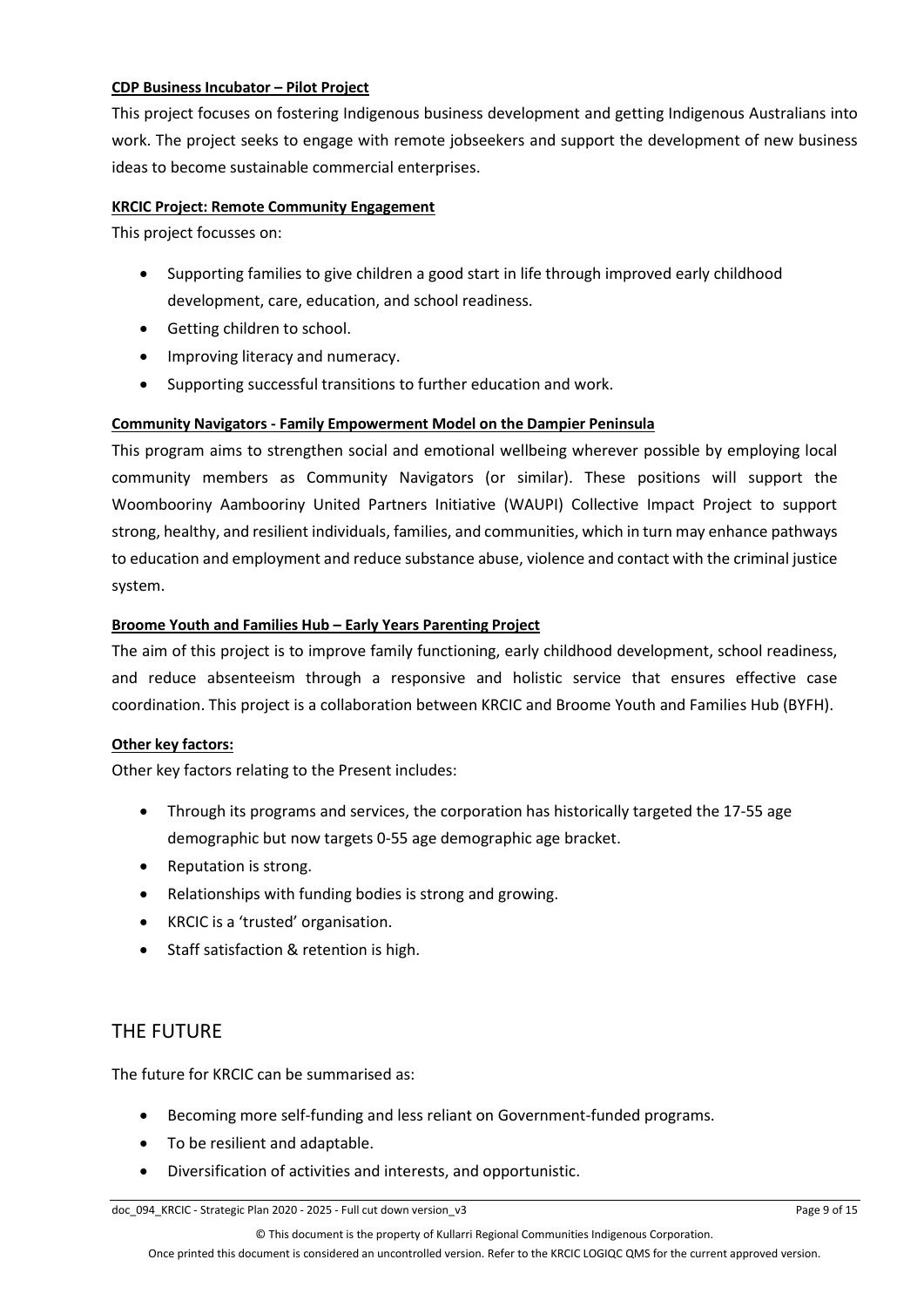- Participation in the National Disability Insurance Scheme (NDIS).
- To be socially responsible (good corporate citizen) in partnership with the corporate sector, philanthropic entities etc.
- Business support and creation under the Kullarri Enterprises banner.
- To optimise the public image and perception of KRCIC through a Public Relations program.
- Building organisation capacity by 'staying in touch' and using current and emerging technology.
- Continue to promote and advocate for a 'placed-based' structure in the Kullarri region.

### Vision

The vision can be thought of as a 'destination statement' i.e. Where do we want to be?



**Creating positive and sustainable futures for Aboriginal & Torres Strait Islander people and communities in the Kullarri Region** 

### Mission

This is a statement about what KRCIC does to achieve the vision or reach the above 'destination'.



**Delivering quality and targeted employment services and leading the development of regional economic and community development projects for the benefit of member communities.**

### Values

The values of the corporation represent the key factors that shape and influence the way the organisation operates in terms of its internal culture and carrying out its activities. The stated values for KRCIC are:

**Respect** - For self, others and communities we serve underpinned by integrity and dignity in the delivery of our programs and services.

**Fair & Transparent -** We treat everyone equally and openly share information about our programs and activities.

**Accountability** - Being accountable for our actions and meeting the expectations of our partners, stakeholders and communities.

**Focussed & Committed -** Holding true to our Vision & Mission, committed to our contractual obligations, and the needs of our members.

**Responsible** - Continually building confidence in our stakeholders by meeting our commitments through high-quality delivery of services and programs.

**Responsive & Adaptable -** Being 'agile' and flexible in meeting the changing needs of our members.

doc\_094\_KRCIC - Strategic Plan 2020 - 2025 - Full cut down version\_v3 Page 10 of 15

© This document is the property of Kullarri Regional Communities Indigenous Corporation.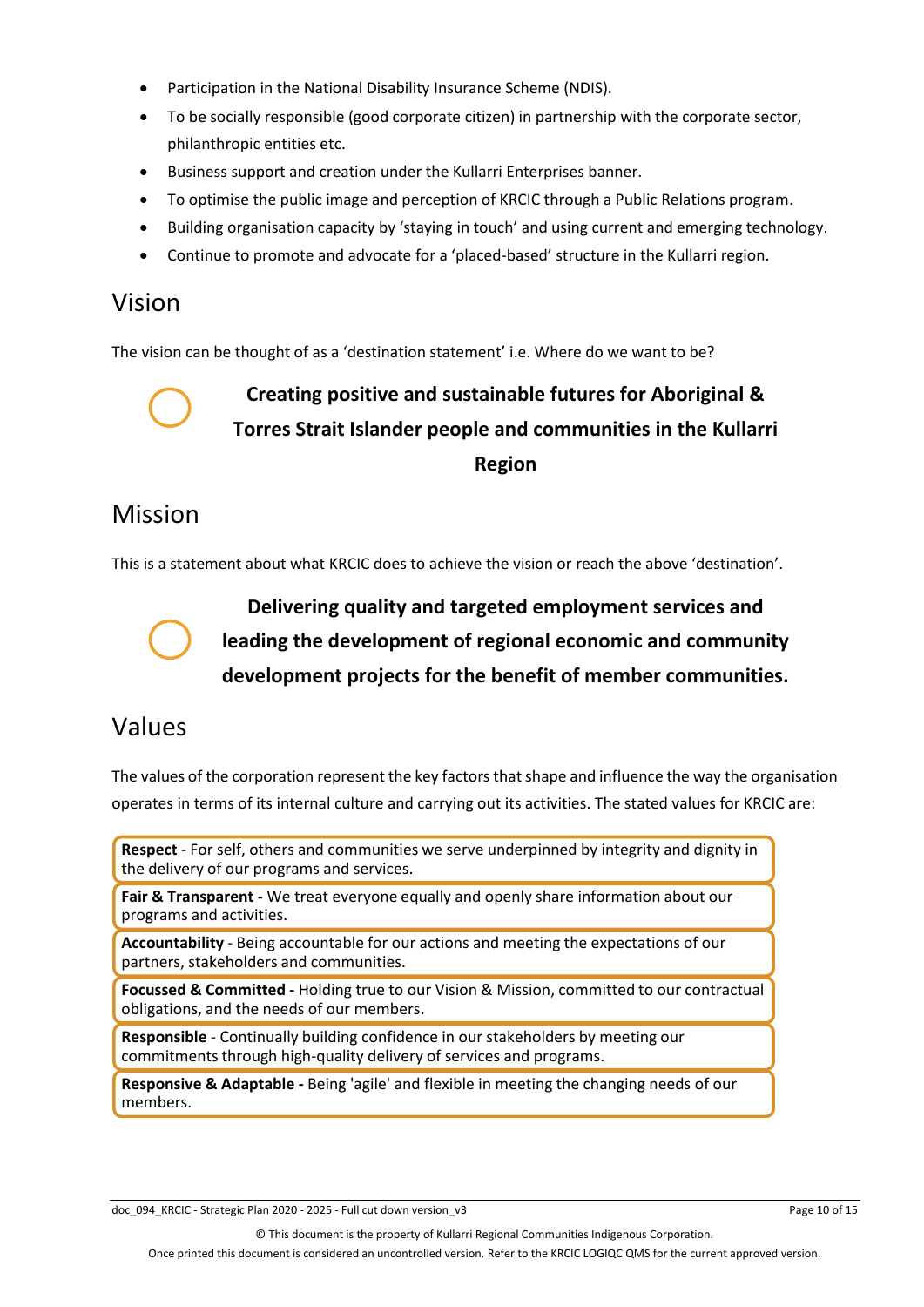### Stakeholder Mapping

A mapping exercise was completed to understand the status of relationships KRCIC has with key stakeholders; the relevance and level of influence they may have on the organisation's future; and the desired future relationship. The outcomes of this process are summarised in the table below.

| <b>Stakeholder Mapping</b>                                            |                                                         |                             |                            |  |  |
|-----------------------------------------------------------------------|---------------------------------------------------------|-----------------------------|----------------------------|--|--|
| Organisation                                                          | Relevance                                               | <b>Current relationship</b> | <b>Future relationship</b> |  |  |
| <b>National Indigenous Australians</b><br><b>Agency (NIAA)</b>        | Funding agency                                          | Strong & Supportive         | Maintain & strengthen      |  |  |
| <b>Kimberley Land Council</b>                                         | Native title rights & interests                         | Good                        | Maintain & strengthen      |  |  |
| <b>North Regional TAFE</b>                                            | Training delivery, skills<br>development                | Good                        | Strengthen                 |  |  |
| <b>Kullarri Communities</b>                                           | Client base, foundation of all<br><b>KRCIC</b> activity | <b>Strong</b>               | <b>Maintain</b>            |  |  |
| <b>Many Rivers</b>                                                    | Small business loans for client<br>base                 | Fair                        | Improve & strengthen       |  |  |
| <b>Morrgul Pty Ltd</b>                                                | Indigenous business<br>development support              | Fair                        | Improve & strengthen       |  |  |
| Aarnja Ltd.                                                           | Regional Advocacy                                       | Fair                        | Improve & strengthen       |  |  |
| <b>Aboriginal Interpreting WA</b>                                     | <b>Interpreting Services</b>                            | Fair                        | Improve & strengthen       |  |  |
| <b>Ardi Indigenous Tourism Operators</b>                              | Tourism                                                 | Fair                        | Improve & strengthen       |  |  |
| Incorporated                                                          |                                                         |                             |                            |  |  |
| <b>Ardyaloon Incorporated</b>                                         | <b>Community Governance Body</b>                        | Good                        | Strengthen                 |  |  |
| Bardi Jawi Nimidiman Aboriginal<br>Corporation                        | <b>PBC</b>                                              | Good                        | Strengthen                 |  |  |
| <b>Beagle Bay Futures Indigenous</b><br>Corporation                   | <b>Community Governance Body</b>                        | Good                        | Strengthen                 |  |  |
| <b>Bidyadanga Aboriginal Community</b><br>La Grange Inc.              | <b>Community Governance Body</b>                        | Good                        | Strengthen                 |  |  |
| <b>Broome Aboriginal Media</b><br><b>Association (Goolarri)</b>       | <b>Media and Training</b>                               | Good                        | Strengthen                 |  |  |
| <b>Broome Regional Aboriginal Medical</b><br><b>Service (BRAMS)</b>   | <b>Community Service Partner</b>                        | Good                        | Strengthen                 |  |  |
| <b>Carey Training</b>                                                 | <b>Registered Training</b><br>Organisation              | Good                        | Strengthen                 |  |  |
| Dambimangari Aboriginal<br>Corporation                                | <b>PBC</b>                                              | Fair                        | Improve & strengthen       |  |  |
| <b>Department of Main Roads</b>                                       | <b>Transport and Maintenance</b>                        | Good                        | Strengthen                 |  |  |
| Department of Primary Industry and<br><b>Regional Development</b>     | <b>Funding Agency</b>                                   | Strong                      | Maintain                   |  |  |
| <b>Djarindjin Aboriginal Corporation</b>                              | <b>Community Governance</b>                             | Good                        | Improve & strengthen       |  |  |
| <b>Empower Australia</b>                                              | <b>RTO</b>                                              | Fair                        | Improve & strengthen       |  |  |
| <b>Garnduwa Aboriginal Corporation</b>                                | <b>Community Service Partner</b>                        | Strong                      | Maintain                   |  |  |
| <b>Horizon Power</b>                                                  | Electricity utility company                             | Good                        | Improve & strengthen       |  |  |
| Karajarri Lands Trust Association                                     | PBC                                                     | Good                        | Improve & strengthen       |  |  |
| <b>Kimberley Development</b><br><b>Commission</b>                     | <b>Funding Agency</b>                                   | Good                        | Improve & strengthen       |  |  |
| <b>Nirrumbuk Aboriginal Corporation</b>                               | <b>Community Service Partner</b>                        | Good                        | Improve & strengthen       |  |  |
| <b>Kimberley Aboriginal Medical</b><br><b>Services (KAMS)</b>         | <b>Community Service Partner</b>                        | Good                        | Improve & strengthen       |  |  |
| <b>Kimberley Agriculture &amp; Pastoral</b><br><b>Company (KAPCO)</b> | Pastoral company                                        | Good                        | Improve & strengthen       |  |  |
| <b>Kimberley Regional Service</b><br><b>Providers (KRSP)</b>          | Construction company                                    | Good                        | Improve & strengthen       |  |  |
| Kooljaman @ Cape Leveque                                              | Tourism                                                 | Good                        | Improve & strengthen       |  |  |
| <b>Lombadina Aboriginal Corporation</b>                               | <b>Community Governance Body</b>                        | Good                        | Improve & strengthen       |  |  |

doc\_094\_KRCIC - Strategic Plan 2020 - 2025 - Full cut down version\_v3 Page 11 of 15

© This document is the property of Kullarri Regional Communities Indigenous Corporation.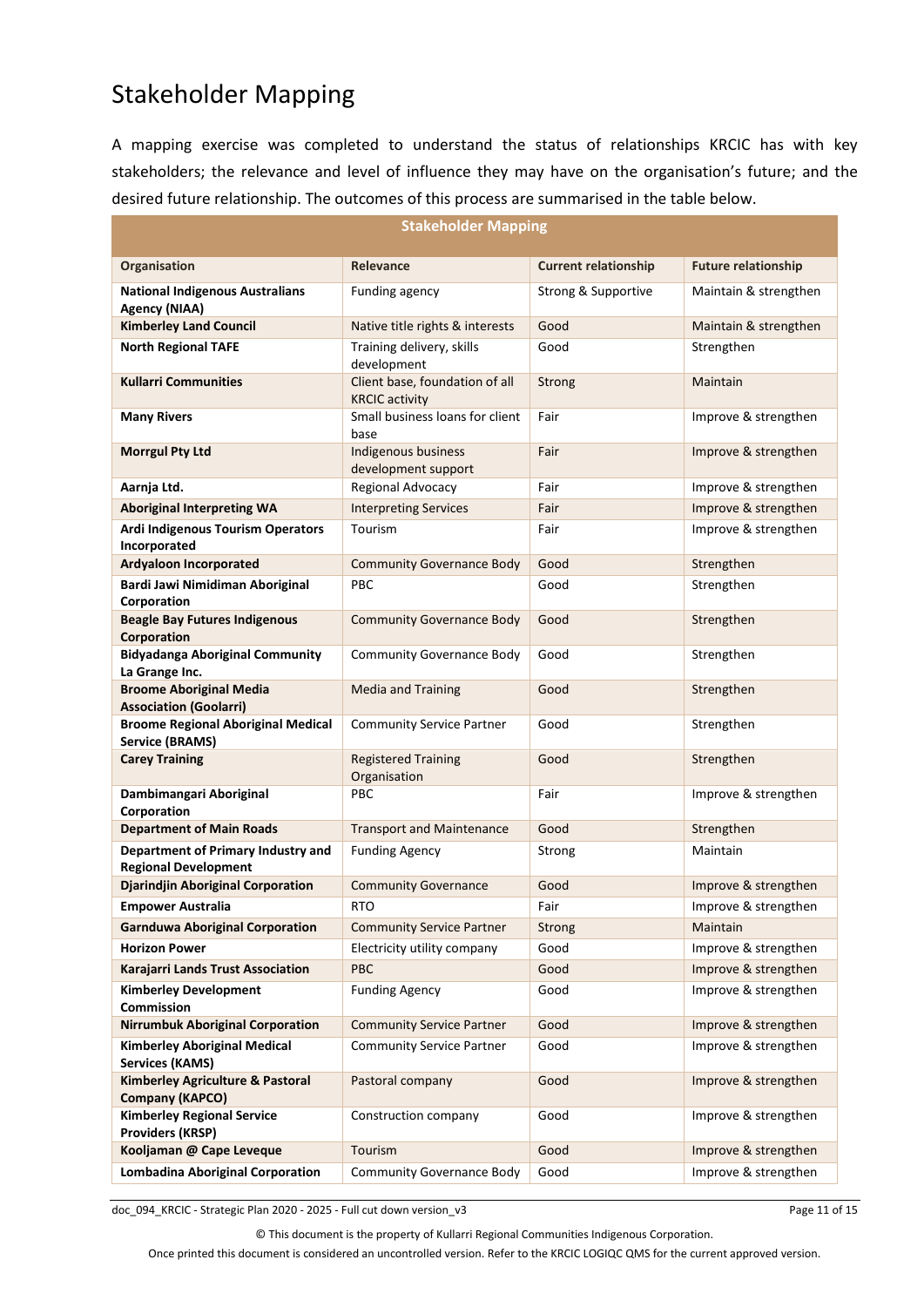| <b>Madalah</b>                                                             | <b>Accommodation Support</b>                                   | Good                | Improve & strengthen                         |
|----------------------------------------------------------------------------|----------------------------------------------------------------|---------------------|----------------------------------------------|
| Mamabulanjin Aboriginal<br>Corporation                                     | <b>Community Service Partner</b>                               | Good                | Improve & strengthen                         |
| <b>Marra Worra Worra Aboriginal</b><br>Corporation                         | <b>Community Service Partner</b>                               | Good                | Improve & strengthen                         |
| <b>McCorry Brown Earthmoving Pty Ltd</b>                                   | Civil Construction &<br><b>Contracting Company</b>             | Good                | Improve & strengthen                         |
| <b>Nimanburr Aboriginal Corporation</b>                                    | <b>PBC</b>                                                     | Fair                | Improve                                      |
| <b>North Regional TAFE</b>                                                 | <b>Registered Training</b><br>Organisation                     | Good                | Improve & strengthen                         |
| Nyamba Buru Yawuru                                                         | <b>Community Service Partner</b>                               | Good                | Improve & strengthen                         |
| <b>Nyul Nyul Aboriginal Corporation</b>                                    | PBC                                                            | Fair                | Improve & strengthen                         |
| <b>Office of the Registrar of Indigenous</b><br><b>Corporations (ORIC)</b> | <b>Community Service Partner</b>                               | Good                | Improve & strengthen                         |
| <b>Roadline Civil Contractors</b>                                          | Civil Construction Company                                     | Good                | Improve & strengthen                         |
| <b>Rio Tinto</b>                                                           | <b>Mining Company</b>                                          | Strong              | Maintain                                     |
| <b>Services Australia</b>                                                  | <b>Community Service Partner</b>                               | Good                | Improve & strengthen                         |
| <b>Department of Transport</b>                                             | <b>Community Service Partner</b>                               | Good                | Improve & strengthen                         |
| <b>Sheffield Resources</b>                                                 | Mining Company                                                 | Good                | Improve & strengthen                         |
| <b>Shire of Broome</b>                                                     | <b>Community Service Partner</b>                               | Good                | Improve & strengthen                         |
| Sodexo                                                                     | Hospitality / Catering<br>company                              | Good                | Improve & strengthen                         |
| <b>Water Corporation</b>                                                   | <b>Water Utility Company</b>                                   | Good                | Improve & strengthen                         |
| <b>Winun Ngari Aboriginal Corporation</b>                                  | <b>Community Service Partner</b>                               | Good                | Improve & strengthen                         |
| <b>Wunan Foundation</b>                                                    | <b>Community Service Partner</b>                               | Good                | Improve & strengthen                         |
| <b>Yawuru Native Title Holders</b><br><b>Aboriginal Corporation</b>        | <b>PBC</b>                                                     | Fair                | Improve & strengthen                         |
| Djarindjin Airport                                                         | <b>Employment Placements</b>                                   | Good                | Improve & strengthen                         |
| <b>One Arm Point Remote Community</b><br><b>School</b>                     | <b>Community Service Partner</b>                               | Good                | Improve & strengthen                         |
| <b>Christ the King Catholic School</b><br><b>Djarindjin</b>                | <b>Community Service Partner</b><br>Good                       |                     | Improve & strengthen                         |
| Sacred Heart School Beagle Bay                                             | <b>Community Service Partner</b>                               | Good                | Improve & strengthen<br>Improve & strengthen |
| La Grange Remote Community<br><b>School</b>                                | <b>Community Service Partner</b>                               | Good                |                                              |
| <b>Broome Youth Families Hub (BYFH)</b>                                    | <b>Community Service Partner</b>                               | Strong              | Maintain & strengthen                        |
| <b>Ardyaloon Community Store</b>                                           | <b>Community Service &amp;</b><br><b>Employment Placements</b> | Good                | Improve & strengthen                         |
| <b>Djarindjin Community Store</b>                                          | Community Service &<br><b>Employment Placements</b>            | Good                | Improve & strengthen                         |
| <b>Beagle Bay Community Store</b>                                          | <b>Community Service &amp;</b><br><b>Employment Placements</b> | Good                | Improve & strengthen<br>Strengthen           |
| <b>Cygnet Bay Pearl Farm</b>                                               | Tourism                                                        | Good                |                                              |
| <b>Gumbarnun Wilderness Retreat</b>                                        | Tourism<br>Good                                                |                     | Strengthen                                   |
| Goombarargin AC                                                            | Tourism                                                        | Good                | Strengthen                                   |
| <b>Middle Lagoon AC</b>                                                    | Tourism                                                        | Good                | Strengthen                                   |
| <b>Gnylmarung AC</b>                                                       | Tourism                                                        | Good                | Strengthen                                   |
| <b>Embalgun AC</b>                                                         | Tourism                                                        | Good                | Strengthen                                   |
| <b>Munget AC</b>                                                           | Tourism                                                        | Good                | Strengthen                                   |
| <b>Eco Beach</b>                                                           | Tourism                                                        | Good                | Strengthen                                   |
| Save the Children                                                          | <b>Community Service Partner</b>                               | Good                | Improve & strengthen                         |
| <b>Bidyadanga HAAC</b>                                                     | <b>Community Service Partner</b>                               | Good                | Improve & strengthen                         |
| <b>Broome Aboriginal Short Stay</b><br><b>Accommodation (BASSA)</b>        | <b>Accommodation Support</b>                                   | Good                | Improve & strengthen                         |
| <b>Far North</b>                                                           | <b>Community Service Partner</b>                               | Good                | Improve & strengthen                         |
| <b>Department of Communities</b>                                           | Funding agency                                                 | Strong & Supportive | Maintain & strengthen                        |
| Woodside                                                                   | <b>Community Service Partner</b>                               | Good                | Improve & strengthen                         |

doc\_094\_KRCIC - Strategic Plan 2020 - 2025 - Full cut down version\_v3 Page 12 of 15

© This document is the property of Kullarri Regional Communities Indigenous Corporation.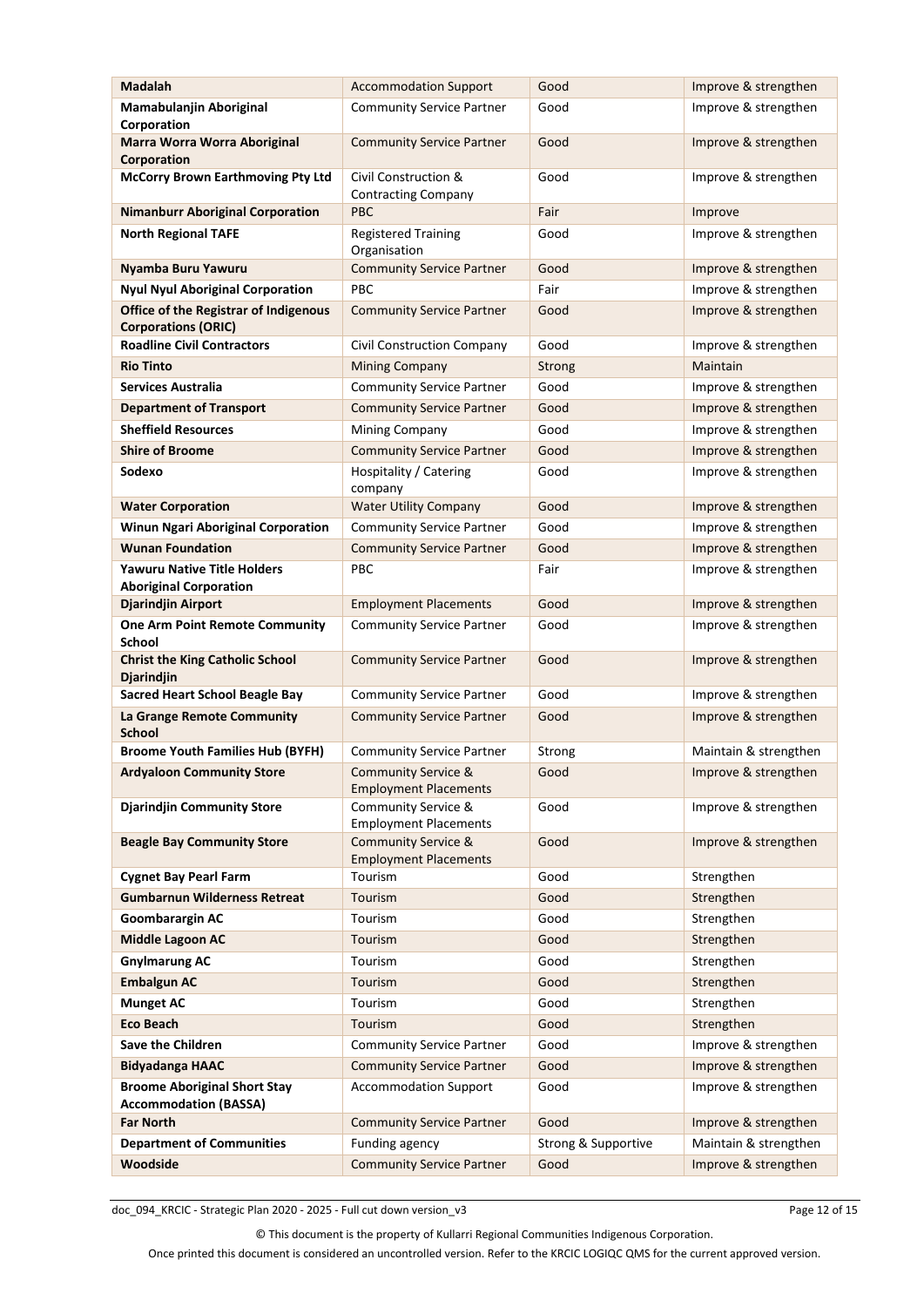### Strategic Focus Areas & Priorities

The strategic focus areas for KRCIC over the next five (5) years are:

### Financial Security

•As a strategic focus area **Financial Security** relates to diversifying revenue streams, reducing reliance on Govvernment funded programs, and ensuring stability for our staff and member communities

### People & Community

•**People & Community** are at the heart of all we do from both an internal and external perspective (i.e. directors, staff, clients, and member communities). They are the reason we exist and central to all our activities.

### Engagement

•Effective **Engagement** is central to the corporation achieving its Vision & Mission. As a key regional coordinting body, KRCIC is integral to the end-to-end services and programs delivered in meeting the needs of its clients and members.

### **Strategic Focus Area Strategic Priorities**



doc\_094\_KRCIC - Strategic Plan 2020 - 2025 - Full cut down version\_v3 Page 13 of 15

© This document is the property of Kullarri Regional Communities Indigenous Corporation.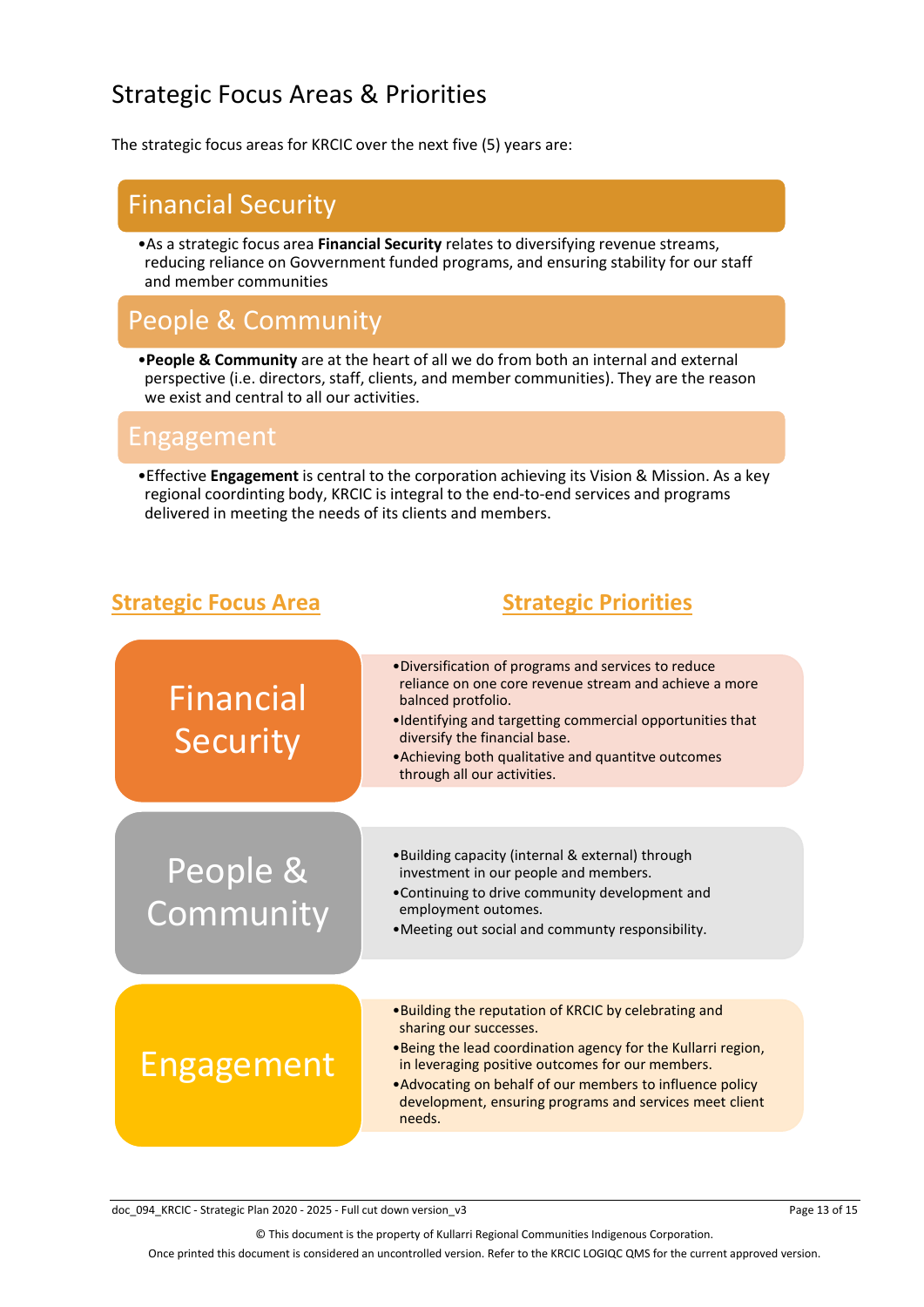### Strategic Objectives

The following chart provides an overview of 'where we want to be' and 'what success looks like' for KRCIC. These are the strategic objectives, and what it means to be achieving those objectives. KRCIC already performs well in a lot of these areas, however there is always room for improvement, and the idea of "continuous improvement" should be adopted when reviewing these:

© This document is the property of Kullarri Regional Communities Indigenous Corporation.